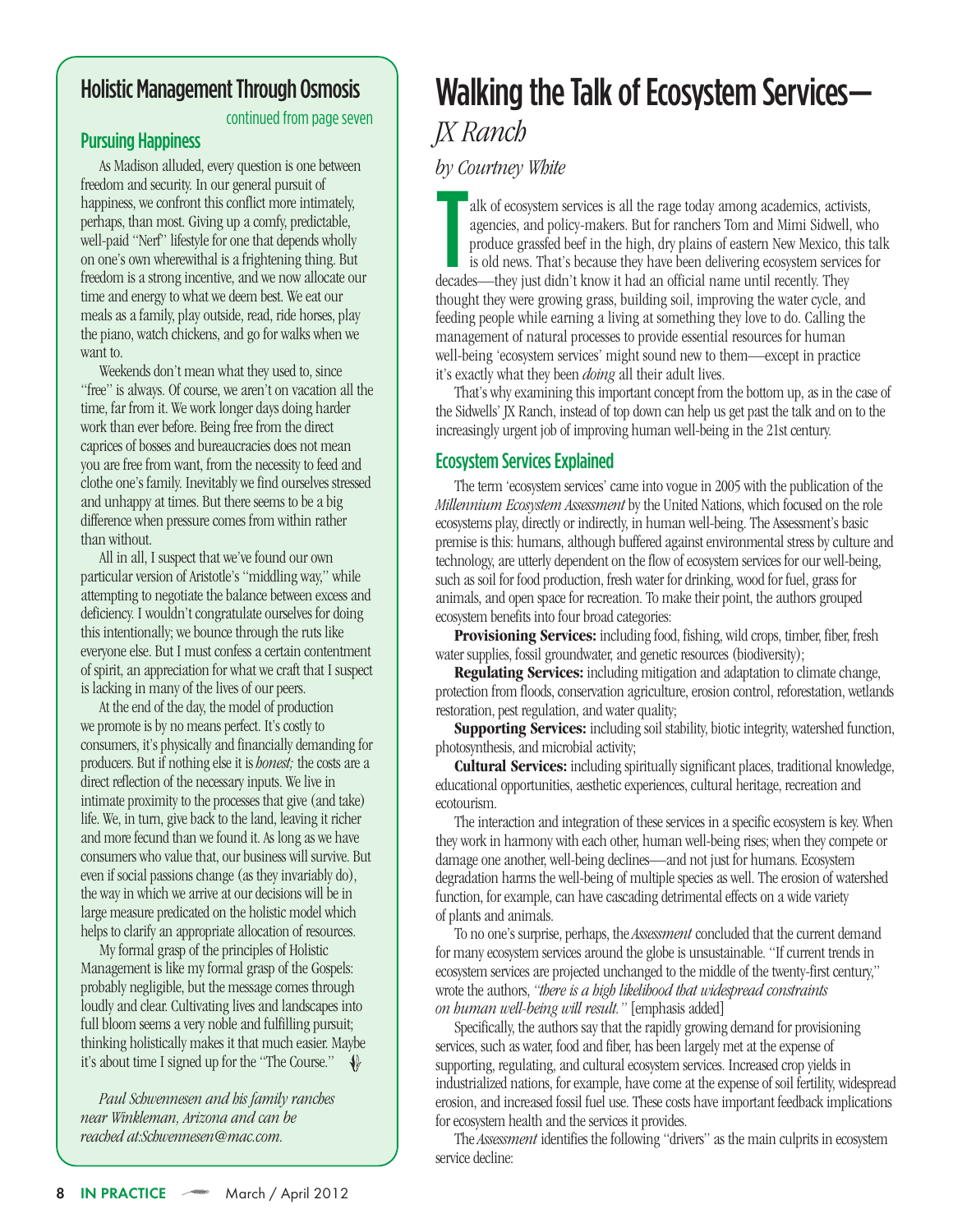

- Changes in local land use and cover
- Species introduction or removal
- $\bullet$  External inputs (fertilizer, pest control, irrigation, etc)
- Overexploitation of natural resources
- Climate change
- Natural, physical, and biological agents (evolution, volcanoes, etc)
- Increasing demand for ecosystem services
- Increasing pollution and waste
- Global trade

Ofall thesedrivers, however, it is climate change that is projected over the next century to most affect all aspects of ecosystem service provision. This is particularly true for semiarid drylands, which cover over  $40\%$  of the Earth's terrestrial surface and are home to at least two billion people. In fact, desertification has become a major concern already. Predicted hotter and drier conditions as a consequence of climate change will increase pressure on these lands, especially its ability to produce fresh water, likely reducing human well-being significantly.

Also important, though less obvious at first glance, is the role rapid loss of culturally valued ecosystems and landscapes has played in social disruptions and societal marginalization in many parts of the world. This is less apparent because the understanding of the linkages between ecological processes and social processes and their intangible benefits (such as spiritual and religious values), as well as the influence on sustainable natural resource management, is weak.

It all adds up to a strong sense of urgency which is where the activists, academics, agencies and policy-makers come in. Reducing and reversing ecosystem service decline quickly is necessary if we are to maintain the level of wellbeing to which humans are accustomed. Accomplishing this work will require collective action, wrote the *Assessment's* authors, because uncoordinated individual action is insufficient to mitigate many issues that have large-scale underlying causes or consequences. They also say that active adaptive management (experimentation and monitoring in order to

create more-sustainable management methods) could greatly improve outcomes for ecosystem services and human well-being.

### **Enter the Sidwells**

In 2004, Tom and Mimi purchased the 7,000acre (2,800ha) JX Ranch, south of Tucumcari, New Mexico and set about doing what they know best: earning a profit by restoring the land to health and stewarding it sustainably. As with many ranches in the arid Southwest, the IX had been hard used. The land's health had been depleted by substandard cattle, farming, and water management. Grass cover had diminished in quantity and quality, exposing soil to the erosive effects of wind, rain, and sunlight, which also diminished the organic content of the soil significantly. Eroded gullies had formed across the ranch, small at first, but growing larger with each thundershower, cutting down through the soft soil, biting into the land deeper, eating away at its vitality. Water tables fell correspondingly, starving plants and animals alike of precious nutrients, forage, and energy.

Profits fell too for the owners. Many had followed a typical business plan: stretch the land's ecological capacity to the breaking point, then add more cattle when the economic times turned tough, and pray for rain when dry times arrived, as they always did. The result was the same: a downward spiral as the ranch crossed ecological and economic thresholds, ultimately resulting its breakdown, breakup, or sale. In the case of the JX, overgrazing caused mesquite shrubs to outcompete perennial grass plants, which increased the amount of hare soil across the ranch, which encouraged wind and water erosion, which dropped water tables as gullies grew and deepened and topsoil blew away. Water, nutrient, mineral,

and energy cycles unraveled across the JX.

### Changing the Landscape

This did not deter the Sidwells. In fact, after nearly thirty years of experience healing land, they saw the deteriorated condition of the JX not as a liability, but as an opportunity. That's because their business model was holistic and integrated—they look at every part of their property as interconnected. Their goal was to increase the capacity of the ranch at all levels. Profit to them is a means to this end, not the end itself. And after decades of practicing a style of cattle ranching that healed land instead of depleting it, the Sidwells knew exactly what to do on their new place.

Tom began by dividing the entire ranch into sixteen pastures, up from the original five, using solar-powered electric fencing. After installing a water system to feed all sixteen pastures, he picked cattle that could do well in dry country, grouped them into one herd and set about carefully rotating them through the pastures, never grazing one for very long(7-10days typically) in order to give the land plenty of recovery time to grow grass. Next, he began clearing out the juniper trees on the ranch with abulldozer. Eventually he turned his attention to the mesquite as well, grubbing out hundreds of acres so that native grass could grow in its stead. It worked. Tom knows how to read a landscape, and what he began to see on the JX was land beginning to heal.

Tom kept going. He began to feed the cattle on patches of bare soil and on gully headcuts (dry waterfalls that migrate upslope with rain events) and then watched as grass grew—a result of the and then *homes* in *g* and *g* allowing seed-to-soil contact. Soon he was able to CONTINUED ON PAGE 10



*Even with the 2011 drought, Tom Sidwell was able to increase his stocking rate by utilizing 2010 stockpiled grass and smaller paddocks with tighter control of graze/trample ratio and recovery.*